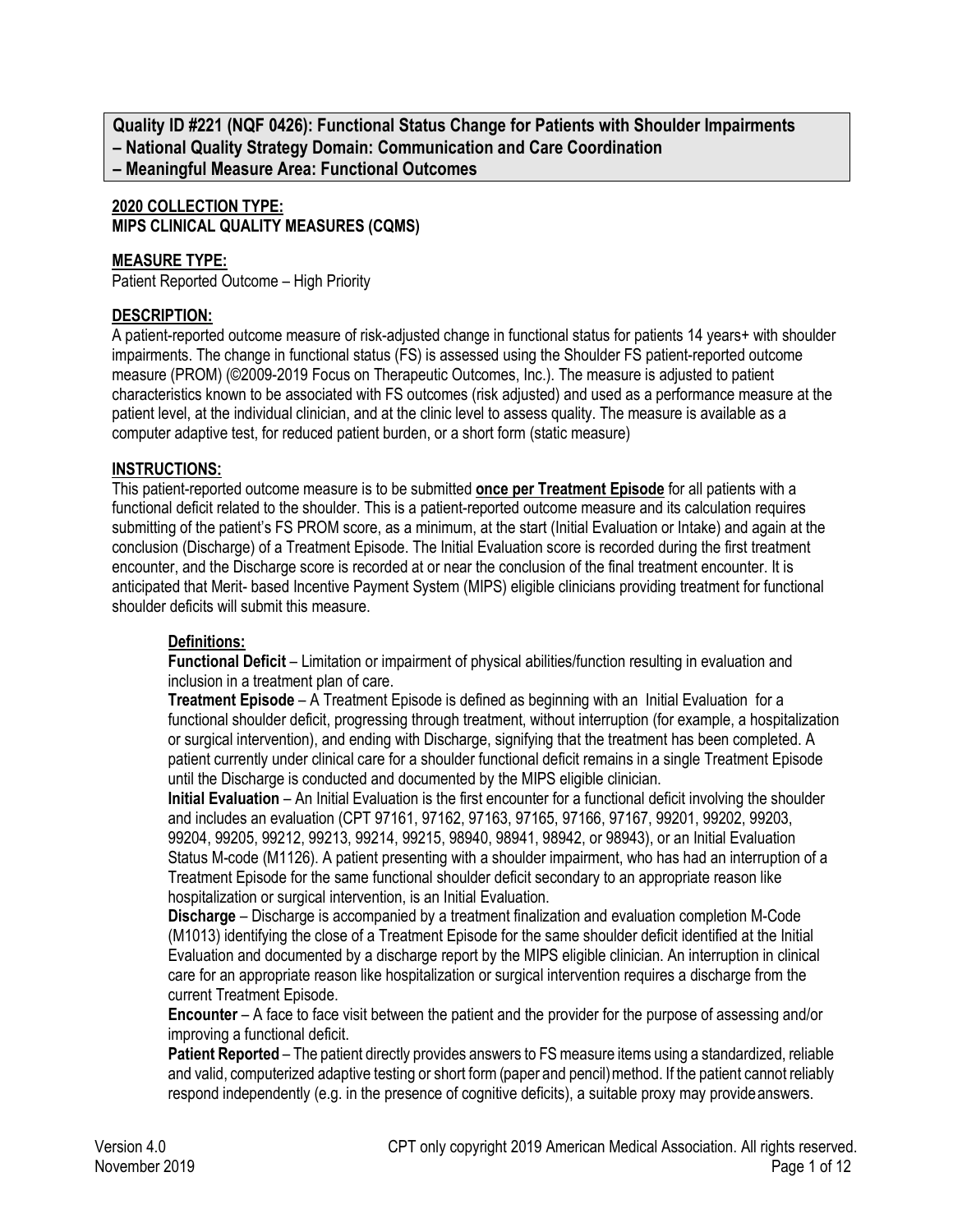#### **Measure Submission Type:**

Measure data may be submitted by individual MIPS eligible clinicians, groups, or third party intermediaries. The listed denominator criteria are used to identify the intended patient population. The numerator options included in this specification are used to submit the quality actions as allowed by the measure. The quality-data codes listed do not need to be submitted by MIPS eligible clinicians, groups, or third party intermediaries that utilize this modality for submissions; however, these codes may be submitted for those third party intermediaries that utilize Medicare Part B claims data. For more information regarding Application Programming Interface (API), please refer to the Quality Payment Program (QPP) website.

#### **DENOMINATOR:**

All patients 14 years and older with shoulder impairments who have initiated a Treatment Episode

*DENOMINATOR NOTE: \*Signifies that this CPT Category I code is a non-covered service under the Medicare Part B Physician Fee Schedule (PFS). These non-covered services should be counted in the denominator population for MIPS CQMs.*

#### **Denominator Criteria (Eligible Cases):**

All patients aged >14 on date of Initial Evaluation **AND**

**Patient encounter during the performance period identifying evaluation (CPT or M-code):** 97161, 97162, 97163, 97165, 97166, 97167, 99201, 99202, 99203, 99204, 99205, 99212, 99213, 99214, 99215, 98940, 98941, 98942, 98943,\* or M1126

#### **AND**

**With a shoulder impairment and/or diagnosis pertaining to a functional deficit affecting the shoulder:**  M05.81, M06.01, M08.81, M08.91, M12.51, M12.81, M13.11, M14.81, M14.61, M19.01, M19.11, M19.21, M24.01, M24.11, M24.21, M24.31, M24.41, M24.51, M24.61, M24.81, M25.31, M25.41, M25.51, M25.61, M61.01, M61.02, M62.01, M62.02, M62.11, M62.12, M62.41, M62.42, M62.51, M62.52, M65.22, M65.81, M65.82, M66.21, M66.22, M66.31, M66.32, M70.81, M75.0, M75.1, M75.2, M75.3, M75.4, M75.5, M75.8, M75.9, M79.62, M84.31, M84.32, M94.21, S42.0, S42.1, S42.2, S42.3, S42.9, S43.0, S43.1, S43.2, S43.3, S43.4, S43.5, S43.6, S43.7, S43.8, S43.9, S46.0, S46.1, S46.2, S46.3, S46.8, S46.9, S47.1, S47.2, S47.9, Z96.611, Z96.612, Z96.619

## **AND**

**Discharge/discontinuation of the episode of care documented in the medical record (M-code):** M1013 **AND NOT**

#### **DENOMINATOR EXCLUSIONS:**

**Documentation stating patient has a diagnosis of a degenerative neurological condition such as ALS, MS, or Parkinson's diagnosed at any time before or during the episode of care:** M1127 **OR**

**Patient unable to complete the Shoulder FS PROM at Initial Evaluation and/or Discharge due to blindness, illiteracy, severe mental incapacity or language incompatibility and an adequate proxy is not available:** G9735

#### **NUMERATOR:**

Patients who were presented with the Shoulder FS PROM at Initial Evaluation (Intake) and at or near Discharge (Status) for the purpose of calculating the patient's Risk-Adjusted Functional Status Change Residual Score

#### **Definitions:**

**Patient's Functional Status Score** – A functional status score is produced when the patient completes the functional status patient-reported outcome measure (either by short form or computerized adaptive testing administration). The functional status score is continuous and linear. Scores range from 0 to 100 with higher scores meaning higher functional abilities. The measure is standardized, and the scores are validated for the measurement of function for this population.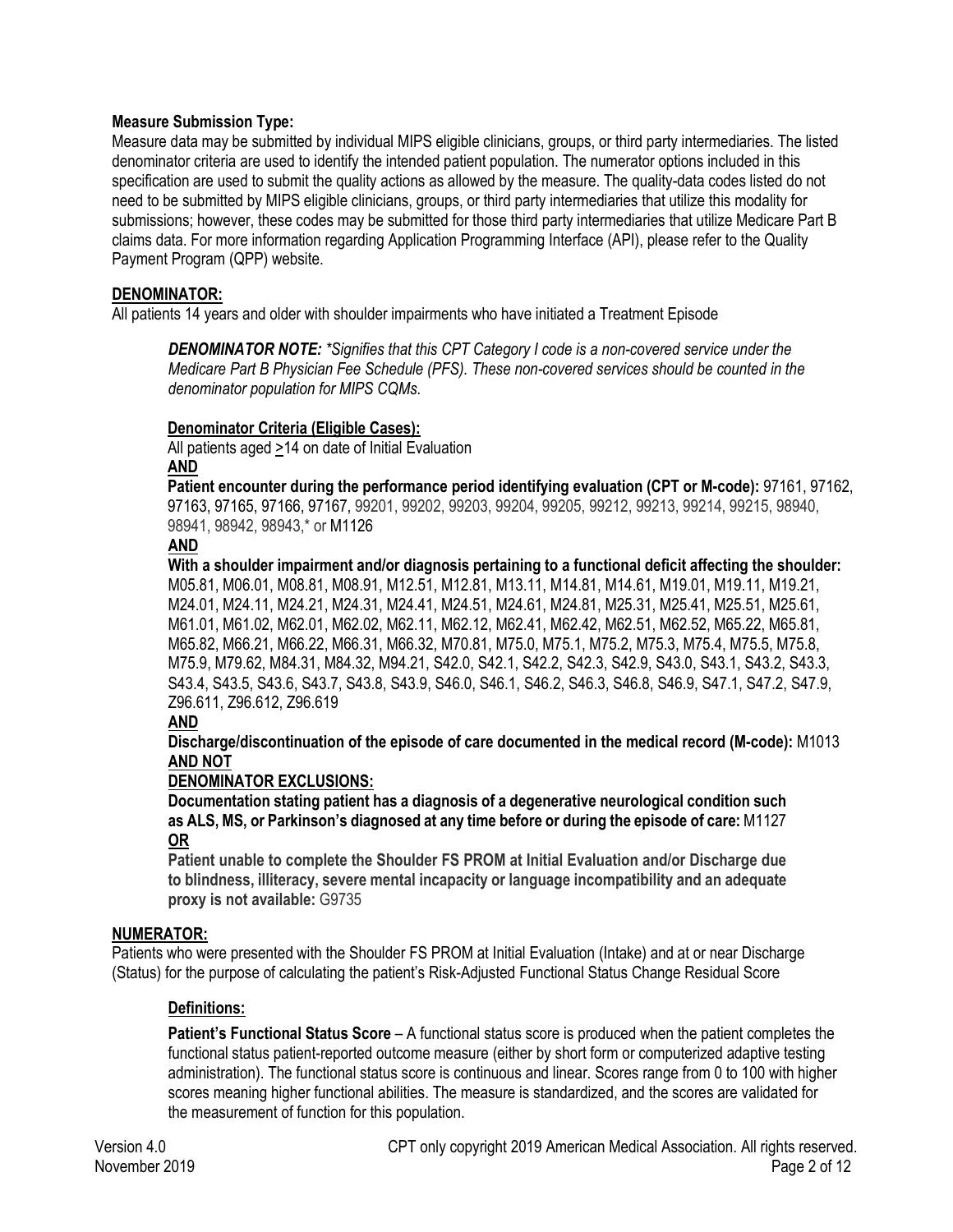**Patient's Functional Status Change Score** – A functional status change score is calculated by subtracting the Patient's Functional Status Score at Admission Initial Evaluation from the Patient's Functional Status Score at Discharge.

**Predicted Functional Status Change Score** – Functional Status Change Scores for patients are risk adjusted using multiple linear regression methods that include the following independent variables: Patient's Functional Status Score at Initial Evaluation, patient age, symptom acuity, surgical history, gender, specific co- morbidities, use of medication for the condition at Intake, exercise history, history of previous treatment for the condition and type of post-surgical status For each patient completing a functional status assessment at Initial Evaluation (Intake), the regression model provides a risk-adjusted prediction of functional status change at Discharge.

**Risk-Adjusted Functional Status Change Residual Score** – The difference between the raw non-riskadjusted Patient's Functional Status Change Score and the Risk-Adjusted Predicted Functional Status Change Score (raw minus predicted) is the Risk-Adjusted Functional Status Change Residual Score, which is in the same units as the Patient's Functional Status Scores, and should be interpreted as the unit of functional status change different than predicted given the risk-adjustment variables of the patient being treated. As such, the Risk-Adjusted Residual Change Score represents Risk-Adjusted Change corrected for the level of severity of the patient. Risk-Adjusted Residual Change Scores of zero (0) or greater (> 0) should be interpreted as functional status change scores that were predicted or better than predicted given the riskadjustment variables of the patient, and risk-adjusted residual change scores less than zero (< 0) should be interpreted as functional status change scores that were less than predicted given the risk-adjustment variables of the patient. Aggregated Risk-Adjusted Residual Scores allow meaningful comparisons amongst clinicians or clinics.

**Numerator Options: Performance Met:** Network *Risk-Adjusted Functional Status Change Residual* 

| $OR$ |                                            | Score for the shoulder impairment successfully<br>calculated and the score was equal to zero (0) or<br>greater than zero $(> 0)$ (G8663)                                                                                                                               |  |  |  |  |
|------|--------------------------------------------|------------------------------------------------------------------------------------------------------------------------------------------------------------------------------------------------------------------------------------------------------------------------|--|--|--|--|
| OR   | <b>Performance Not Met:</b>                | Risk-Adjusted Functional Status Change Residual<br>Score for the shoulder impairment successfully<br>calculated and the score was less than zero $(< 0)$<br>(G8664)                                                                                                    |  |  |  |  |
|      | <b>Denominator Exception:</b><br><u>OR</u> | Ongoing care not indicated, patient seen only 1-2 visits<br>(e.g., home program only, referred to another provider or<br>facility, consultation only) (M1128)                                                                                                          |  |  |  |  |
|      | <b>Denominator Exception:</b>              | Ongoing care not indicated, patient discharged after only<br>1-2 visits due to specific medical events, documented in<br>the medical record that make the treatment episode<br>impossible such as the patient becomes hospitalized or<br>scheduled for surgery (M1129) |  |  |  |  |
|      | <u>OR</u>                                  |                                                                                                                                                                                                                                                                        |  |  |  |  |
|      | <b>Denominator Exception:</b>              | Ongoing care not indicated, patient self-discharged early<br>and seen only 1-2 visits (e.g., financial or insurance<br>reasons, transportation problems, or reason unknown)<br>(M1130)                                                                                 |  |  |  |  |
|      | $OR$                                       |                                                                                                                                                                                                                                                                        |  |  |  |  |
|      | <b>Denominator Exception:</b>              | Patient refused to participate (G9734)                                                                                                                                                                                                                                 |  |  |  |  |

**OR**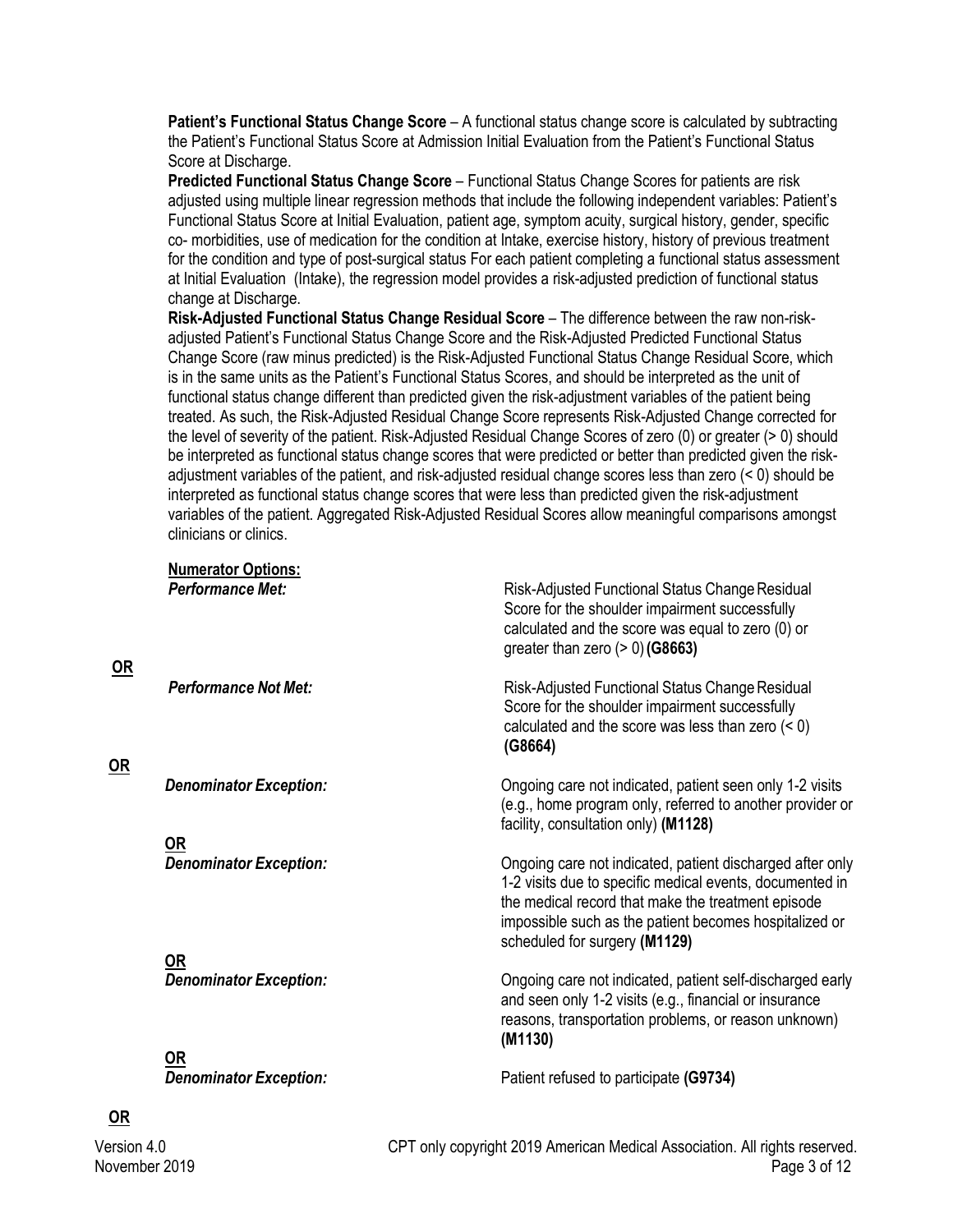**Performance Not Met:** Notice Reserve *Risk-Adjusted Functional Status Change Residual* Score for the shoulder impairment not measured becausethe patient did not complete the Shoulder FS PROM at Initial Evaluation and/or near discharge, reason not given **(G8666)**

#### **RATIONALE:**

Functional deficits are common in the general population and are costly to the individual, their family, and society. Improved functional status has been associated with greater quality of life, self-efficacy, improved financial well-being, and lower future medical costs. Improving functional status in people seeking rehabilitation has become a goal of the American Physical Therapy Association (APTA). Therefore, measuring change in functional status is important for providers treating patients in rehabilitation and can be used to assess the success of treatment and direct modification of treatment.

Change in functional status represents the Activities and Participation domain of the International Classification of Functioning, Disability and Health. If treatment is designed to improve the functional deficit, it is logical to assess functional status at discharge using a standardized score to determine if treatment improved the functional status of the patient over the treatment episode.

The National Quality Measures Clearinghouse has approved the measurement of change in functional status, using this measure. (NQMC-2633)

### **CLINICAL RECOMMENDATION STATEMENTS:**

The American Physical Therapy Association, in their Guide to Physical Therapist Practice, described five recommended elements of patient management: examination, evaluation, diagnosis, prognosis, and intervention. The elements were intended to direct therapists in their approach to patient treatment for the purpose of optimizing patient outcomes. The APTA clearly identifies functional status data as one of the major forms of data to be collected for patients receiving rehabilitation. The functional status measures should be used to assist in the planning, implementation, and modification of treatment interventions and should be used as measures of outcomes. The current functional status scores can be used by therapists to fulfill the recommended methods of the APTA in the management of patients in rehabilitation.

#### **COPYRIGHT:**

The Shoulder functional status measure is available in both short form (static/paper-pencil) and computer adaptive test formats, together with a scoring table and risk adjustment specifications, free of charge for the purposes of individual clinical practice, i.e., patient-level measurement, including but not limited to for the purposes of participation in the CMS Quality Payment Programs.

Link to access all Measures: [Link to All FOTO Measures](http://www.fotoinc.com/science-of-foto/nqf-measure-specifications)

These materials may be reproduced and distributed, without modification, for noncommercial purposes, e.g., use by health care providers in connection with their practices. Commercial use is defined as the sale, license, or distribution of the Measures for commercial gain, or incorporation of the Measures into a product or service that is sold, licensed, or distributed for commercial gain. Commercial uses of the Measures require a license agreement between the user and Focus on Therapeutic Outcomes, Inc.

Users may not change the wording or phrasing of the measure, nor perform any translations without permission from FOTO. Any unauthorized editing or translation will be considered a violation of copyright protection.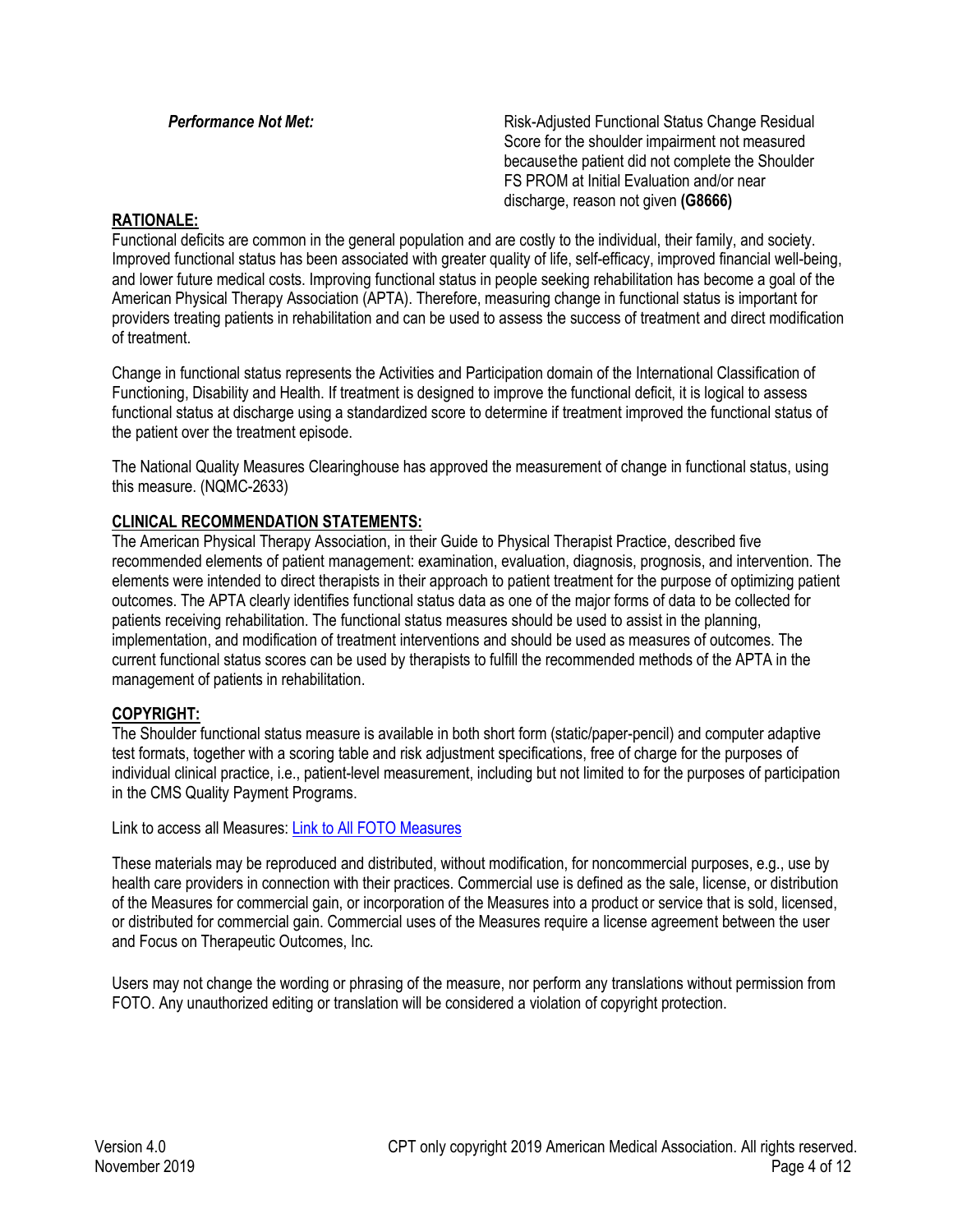## **THE MEASURES AND SPECIFICATIONS ARE PROVIDED "AS IS" WITHOUT WARRANTY OF ANY KIND.**

©2009-2019 Focus on Therapeutic Outcomes, Inc. All Rights Reserved

FOTO® disclaims all liability for use or accuracy of any Current Procedural Terminology (CPT®) or other coding contained in the specifications.

CPT® contained in the Measures specifications is copyright 2004-2019 American Medical Association. ICD-10 is copyright 2019 World Health Organization. All Rights Reserved.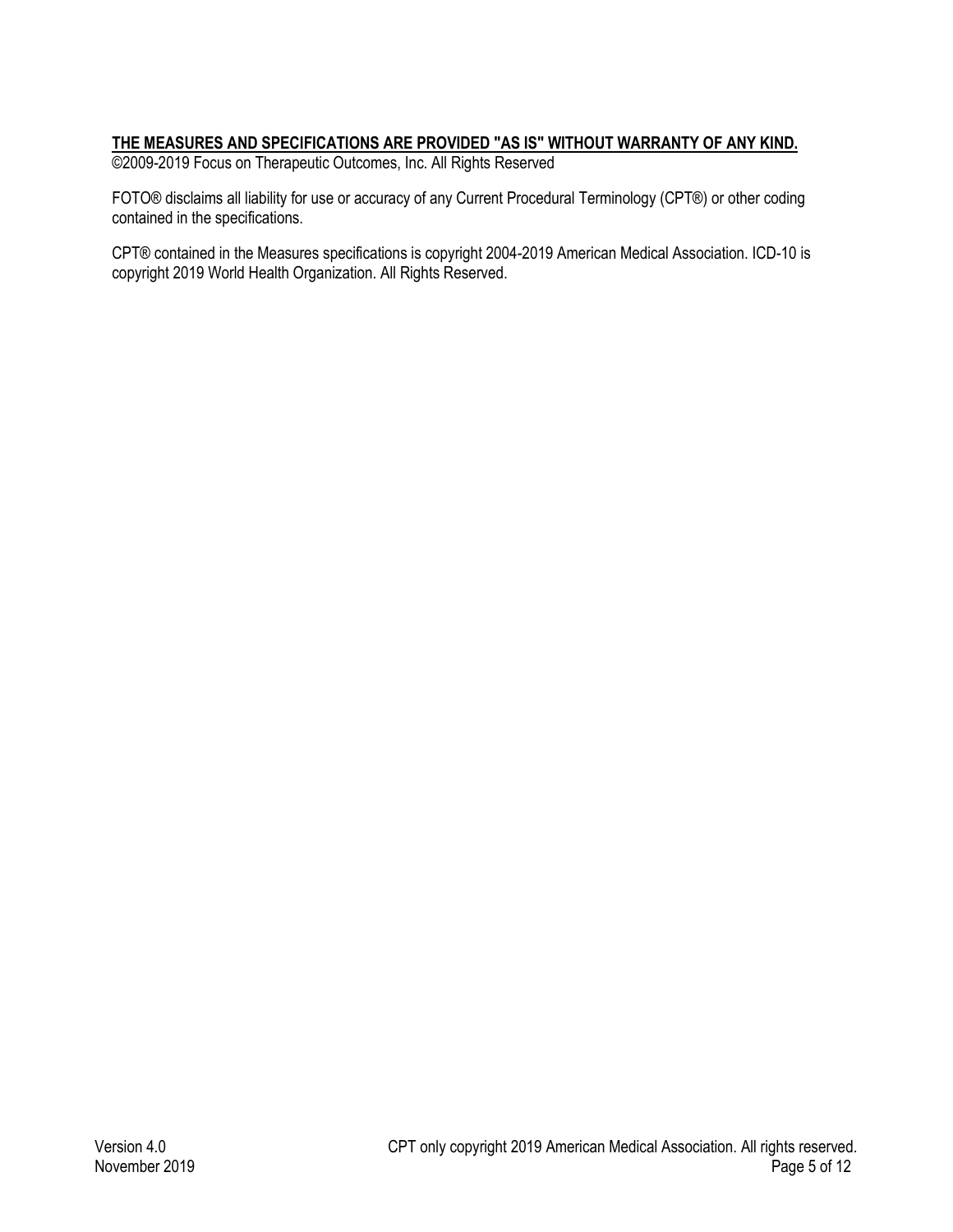#### 2020 Clinical Quality Measure Flow for Quality ID #221 NQF #0426: Functional Status Change for Patients with Shoulder Impairments

Disclaimer: Refer to the measure specification for specific coding and instructions to submit this measure.

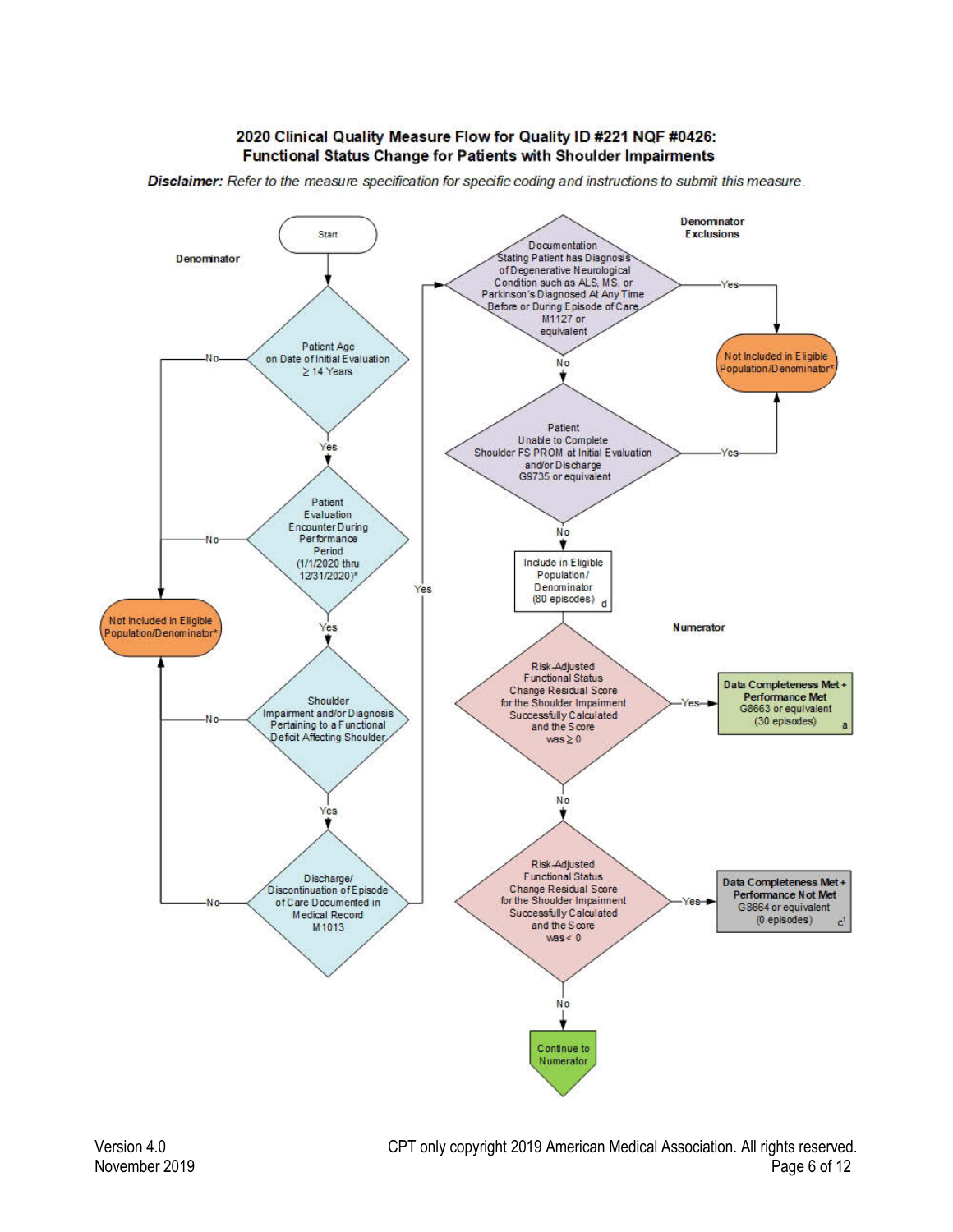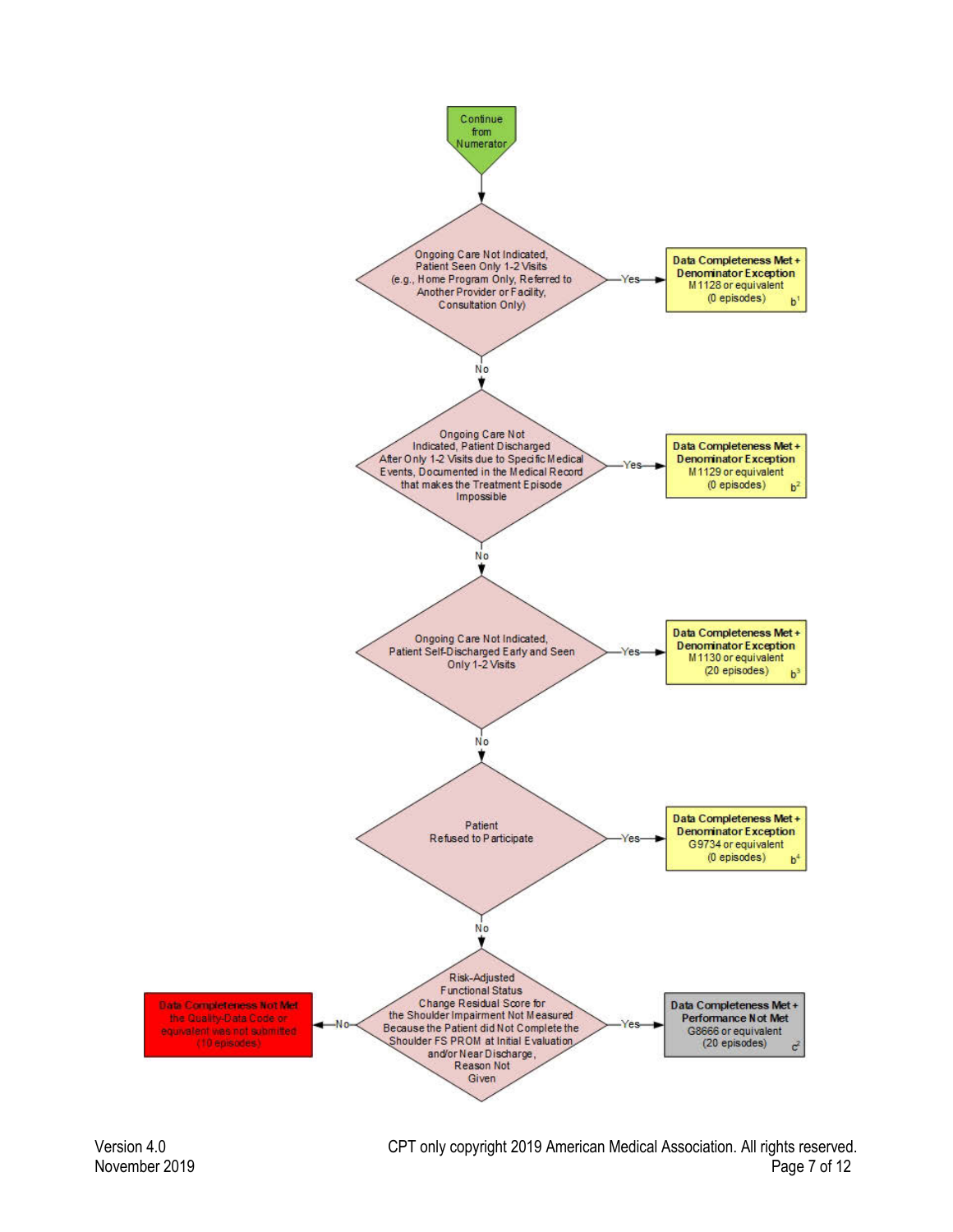| <b>SAMPLE CALCULATIONS:</b>                                                                                                                                                                                               |     |             |    |        |                 |        |
|---------------------------------------------------------------------------------------------------------------------------------------------------------------------------------------------------------------------------|-----|-------------|----|--------|-----------------|--------|
| Data Completeness=                                                                                                                                                                                                        |     |             |    |        |                 |        |
| Performance Met (a=30 episodes) + Denominator Exception (b <sup>1</sup> +b <sup>2</sup> +b <sup>3</sup> +b <sup>4</sup> =20 episodes) + Performance Not Met (c <sup>1</sup> +c <sup>2</sup> =20 episodes) = 70 episodes = |     |             |    |        |                 | 87.50% |
| Eligible Population / Denominator (d=80 episodes)                                                                                                                                                                         |     |             |    |        | $= 80$ episodes |        |
| Performance Rate=                                                                                                                                                                                                         |     |             |    |        |                 |        |
| Performance Met (a=30 episodes)                                                                                                                                                                                           |     | 30 episodes | Ξ. | 60.00% |                 |        |
| Data Completeness Numerator (70 episodes) - Denominator Exception (b <sup>1</sup> +b <sup>2</sup> +b <sup>2</sup> +b <sup>2</sup> =20 episodes)                                                                           | $=$ | 50 episodes |    |        |                 |        |
|                                                                                                                                                                                                                           |     |             |    |        |                 |        |
|                                                                                                                                                                                                                           |     |             |    |        |                 |        |

\* See the posted measure specification for specific coding and instructions to submit this measure. NOTE: Submission Frequency: Episode

CPT only copyright 2019 American Medical Association. All rights reserved.<br>The measure diagrams were developed by CMS as a supplemental resource to be used<br>in conjunction with the measure specification.<br>substitution for th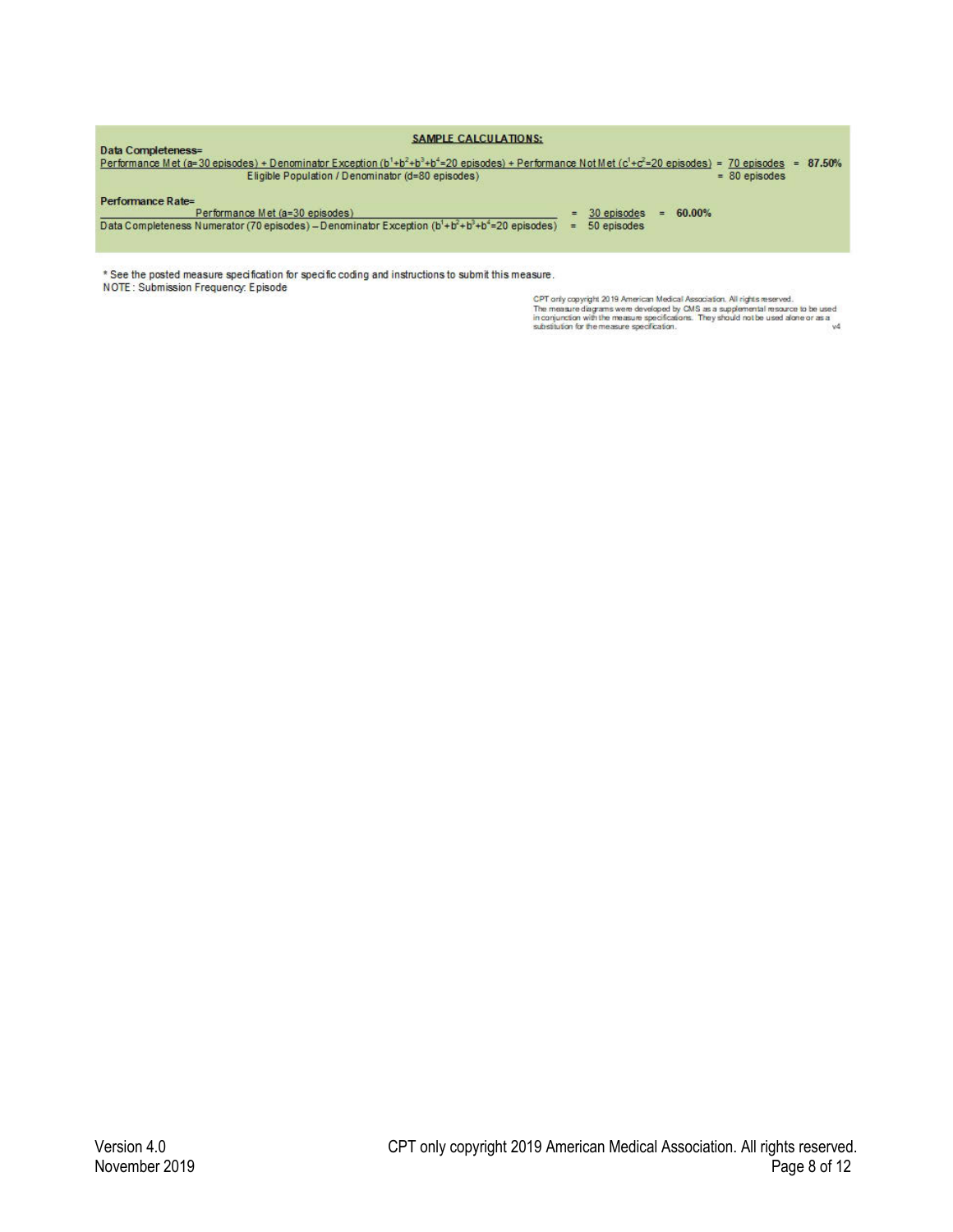# **2020 Clinical Quality Measure Flow Narrative for Quality ID #221 NQF #0426: Functional Status Change for Patients with Shoulder Impairments**

*Disclaimer: Refer to the measure specification for specific coding and instructions to submit this measure.*

- 1. Start with Denominator
- 2. Check Patient Age:
	- a. If Patient Age on Date of Initial Evaluation is greater than or equal to 14 Years equals No, do not include in Eligible Population. Stop Processing.
	- b. If Patient Age on Date of Initial Evaluation is greater than or equal to 14 Years equals Yes, proceed to check Patient Evaluation Encounter.
- 3. Check Patient Evaluation Encounter:
	- a. If Patient Evaluation Encounter During Performance Period equals No, do not include in Eligible Population. Stop Processing.
	- b. If Patient Evaluation Encounter During Performance Period equals Yes, proceed to check Shoulder Impairment and/or Diagnosis Pertaining to a Functional Deficit Affecting the Shoulder.
- 4. Check Shoulder Impairment and/or Diagnosis Pertaining to a Functional Deficit Affecting the Shoulder:
	- a. If Shoulder Impairment and/or Diagnosis Pertaining to a Functional Deficit Affecting the Shoulder equals No, do not include in Eligible Population. Stop Processing.
	- b. If Shoulder Impairment and/or Diagnosis Pertaining to a Functional Deficit Affecting the Shoulder equals Yes, proceed to check Discharge/Discontinuation of Episode of Care Documented in Medical Record
- 5. Check Discharge/Discontinuation of Episode of Care Documented in Medical Record :
	- a. If Discharge/Discontinuation of Episode of Care Documented in Medical Record equals No, do not include in Eligible Population. Stop Processing.
	- b. If Discharge/Discontinuation of Episode of Care Documented in Medical Record equals Yes, proceed to check Documentation Patient Has Diagnosis of Degenerative Neurological Condition.
- 6. Check Documentation Patient Has Diagnosis of Degenerative Neurological Condition:
	- a. If Documentation Stating Patient has Diagnosis of Degenerative Neurological Condition Diagnosed such as ALS, MS, or Parkinson's Diagnosed At Any Time Before or During the Episode of Care equals Yes, do not include in Eligible Population. Stop Processing.
	- b. If Documentation Stating Patient has Diagnosis of Degenerative Neurological Condition Diagnosed such as ALS, MS, or Parkinson's Diagnosed At Any Time Before or During the Episode of Care equals No, proceed to check Patient Unable to Complete the Shoulder FS PROM at Initial Evaluation and/or Discharge.
- 7. Check Patient Unable to Complete the Shoulder FS PROM at Initial Evaluation and/or Discharge :
	- a. If Patient Unable to Complete the Shoulder FS PROM at Initial Evaluation and/or Discharge equals Yes, do not include in Eligible Population. Stop Processing.
	- b. If Patient Unable to Complete the Shoulder FS PROM at Initial Evaluation and Discharge equals No,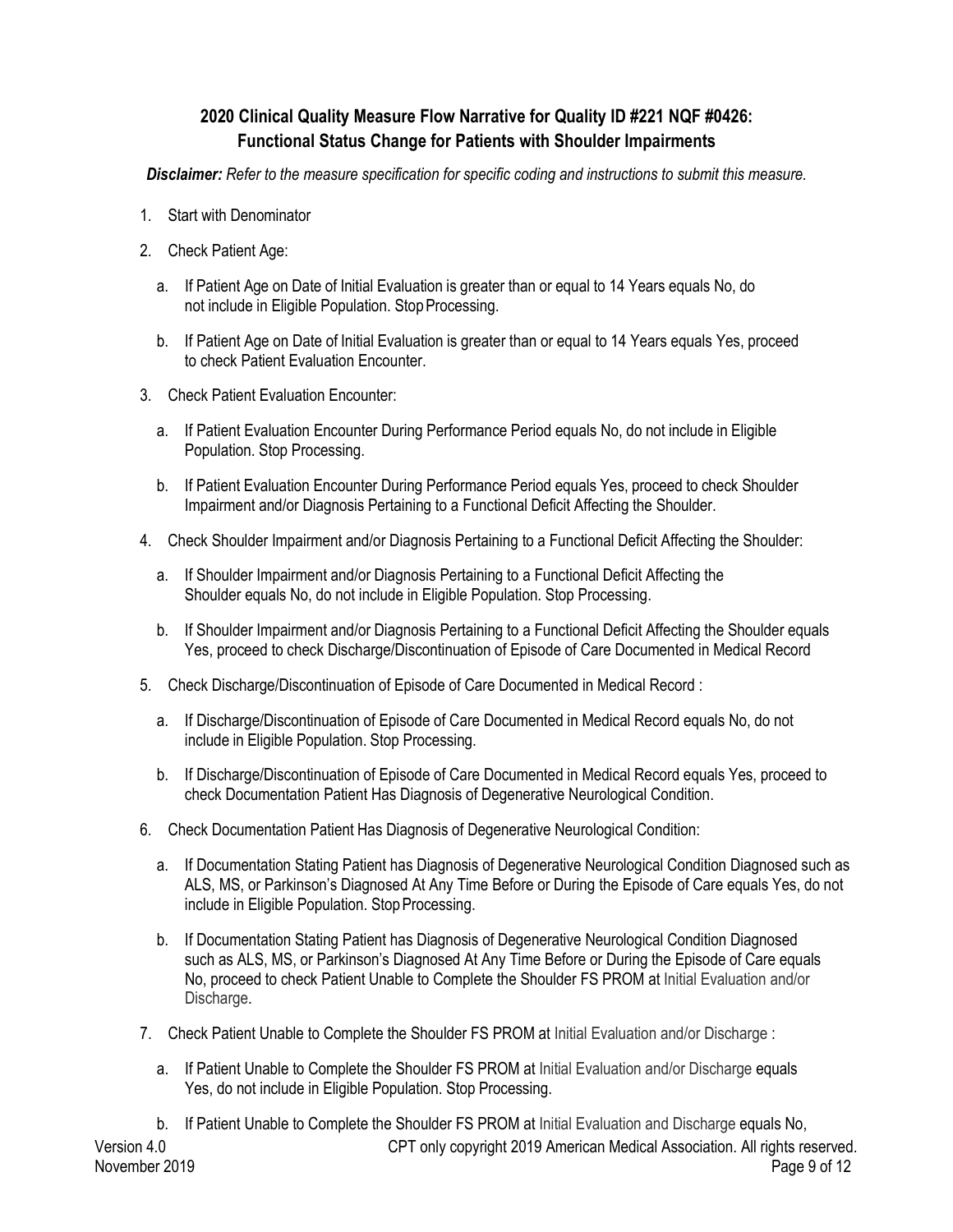include in Eligible Population.

- 8. Denominator Population:
	- a. Denominator Population is all Eligible Episodes in the Denominator. Denominator is represented as Denominator in the Sample Calculation listed at the end of this document. Letter d equals 80 episodes in the Sample Calculation.
- 9. Start Numerator
- 10. Check Risk-Adjusted Functional Status Change Residual Score for the Shoulder Impairment Successfully Calculated and the Score was greater than or equal to 0:
	- a. If Risk-Adjusted Functional Status Change Residual Score for the Shoulder Impairment Successfully Calculatedand the Score was greater than or equal to 0 equals Yes, include in Data Completeness Met and Performance Met.
	- b. Data Completeness Met and Performance Met letter is represented in the Data Completeness and Performance Ratein the Sample Calculation listed at the end of this document. Letter a equals 30 episodes in the Sample Calculation.
	- c. If Risk-Adjusted Functional Status Change Residual Score for the Shoulder Impairment Successfully Calculated and the Score was greater than or equal to 0 equals No, proceed to check Risk-Adjusted Functional Status Change Residual Score for the Shoulder Impairment Successfully Calculated and the Score was less than 0.
- 11. Check Risk-Adjusted Functional Status Change Residual Score for the Shoulder Impairment Successfully Calculated and the Score was less than 0:
	- a. If Risk-Adjusted Functional Status Change Residual Score for the Shoulder Impairment Successfully Calculated and the Score was less than 0 equals Yes, include in Data Completeness Met and Performance Not Met.
	- b. Data Completeness Met and Performance Not Met letter is represented in the Data Completeness and Performance Ratein the Sample Calculation listed at the end of this document. Letter c<sup>1</sup> equals 0 episodes in the Sample Calculation.
	- c. If Risk-Adjusted Functional Status Change Residual Score for the Shoulder Impairment Successfully Calculated and the Score was less than 0 equals No, proceed to check Ongoing Care Not Indicated, Patient Seen Only 1-2 Visits (e.g., Home Program Only, Referred to Another Provider or Facility, Consultation Only).
- 12. Check Ongoing Care Not Indicated, Patient Seen Only 1-2 Visits (e.g., Home Program Only, Referred to Another Provider or Facility, Consultation Only):
	- a. If Ongoing Care Not Indicated, Patient Seen Only 1-2 Visits (e.g., Home Program Only, Referred to Another Provider or Facility, Consultation Only) equals Yes, include in the Data Completeness Met and Denominator Exception.
	- b. Data Completeness Met and Denominator Exception letter is represented in the Data Completeness and Performance Rate in the Sample Calculation listed at the end of this document. Letter b<sup>1</sup> equals 0 episodes in the SampleCalculation.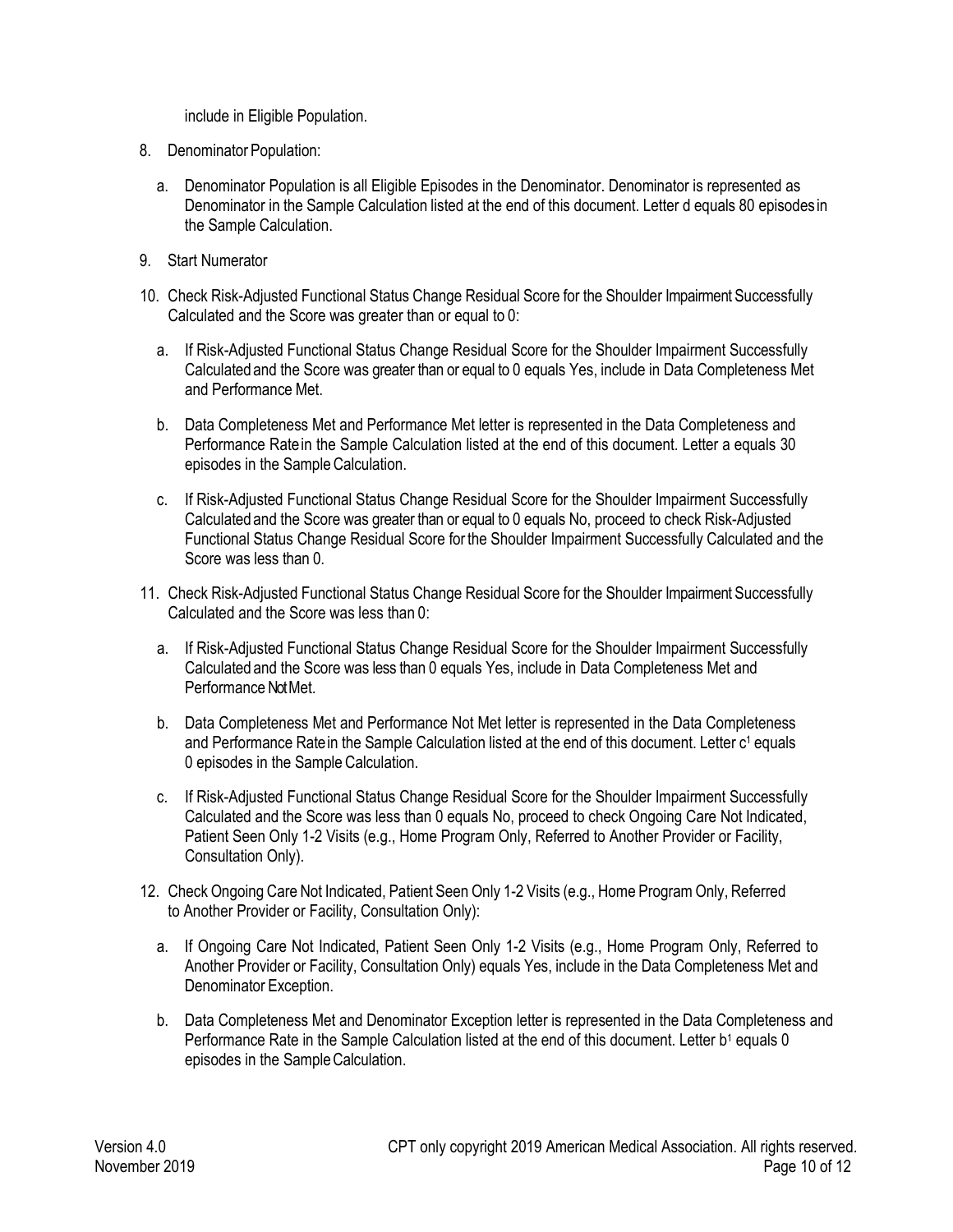- c. If Ongoing Care Not Indicated, Patient Seen Only 1-2 Visits (e.g., Home Program Only, Referred to Another Provider or Facility, Consultation Only) No, proceed to check Ongoing Care Not Indicated, Patient Discharged After Only 1-2 Visits due to Specific Medical Events, Documented in the Medical Record that makes the Treatment Episode Impossible.
- 13. Check Ongoing Care Not Indicated, Patient Discharged After Only 1-2 Visits due to Specific Medical Events, Documented in the Medical Record that makes the Treatment Episode Impossible:
	- a. If Ongoing Care Not Indicated, Patient Discharged After Only 1-2 Visits due to Specific Medical Events, Documented in the Medical Record that makes the Treatment Episode Impossible equals Yes, include in the Data Completeness Met and Denominator Exception.
	- b. Data Completeness Met and Denominator Exception letter is represented in the Data Completeness and Performance Rate in the Sample Calculation listed at the end of this document. Letter b<sup>2</sup> equals 0 episodes in the SampleCalculation.
	- c. If Ongoing Care Not Indicated, Patient Discharged After Only 1-2 Visits due to Specific Medical Events, Documented in the Medical Record that makes the Treatment Episode Impossible equals No, proceed to check Ongoing Care Not Indicated, Patient Self-Discharged Early and Seen Only 1-2 Visits.
- 14. Check Ongoing Care Not Indicated, Patient Self-Discharged Early and Seen Only 1-2 Visits:
	- a. If Ongoing Care Not Indicated, Patient Self-Discharged Early and Seen Only 1-2 Visits equals Yes, include in the Data Completeness Met and Denominator Exception.
	- b. Data Completeness Met and Denominator Exception letter is represented in the Data Completeness and Performance Rate in the Sample Calculation listed at the end of this document. Letter b<sup>3</sup> equals 20 episodes in the SampleCalculation.
	- c. If Ongoing Care Not Indicated, Patient Self-Discharged Early and Seen Only 1-2 Visits equals No, proceed to check Patient Refused to Participate.
- 15. Check Patient Refused to Participate:
	- a. If Patient Refused to Participate equals Yes, include in the Data Completeness Met and Denominator Exception.
	- b. Data Completeness Met and Denominator Exception letter is represented in the Data Completeness and Performance Rate in the Sample Calculation listed at the end of this document. Letter b<sup>4</sup> equals 0 episodes in the SampleCalculation.
	- c. If Patient Refused to Participate equals No, proceed to check Risk-Adjusted Functional Status Change Residual Score for the Shoulder Impairment Not Measured Because the Patient did Not Complete the Shoulder FS PROM at Initial Evaluation and/or Near Discharge, Reason Not Given.
- 16. Check Risk-Adjusted Functional Status Change Residual Score for the Shoulder Impairment Not Measured Because the Patient did Not Complete the Shoulder FS PROM at Initial Evaluation and/or Near Discharge, Reason Not Given:
	- a. If Risk-Adjusted Functional Status Change Residual Score for the Shoulder Impairment Not Measured Because the Patient did Not Complete the Shoulder FS PROM at Initial Evaluation and/or Near Discharge, Reason Not Given equals Yes, include in Data Completeness Met and Performance Not Met.
	- b. Data Completeness Met and Performance Not Met letter is represented in the Data Completeness in the